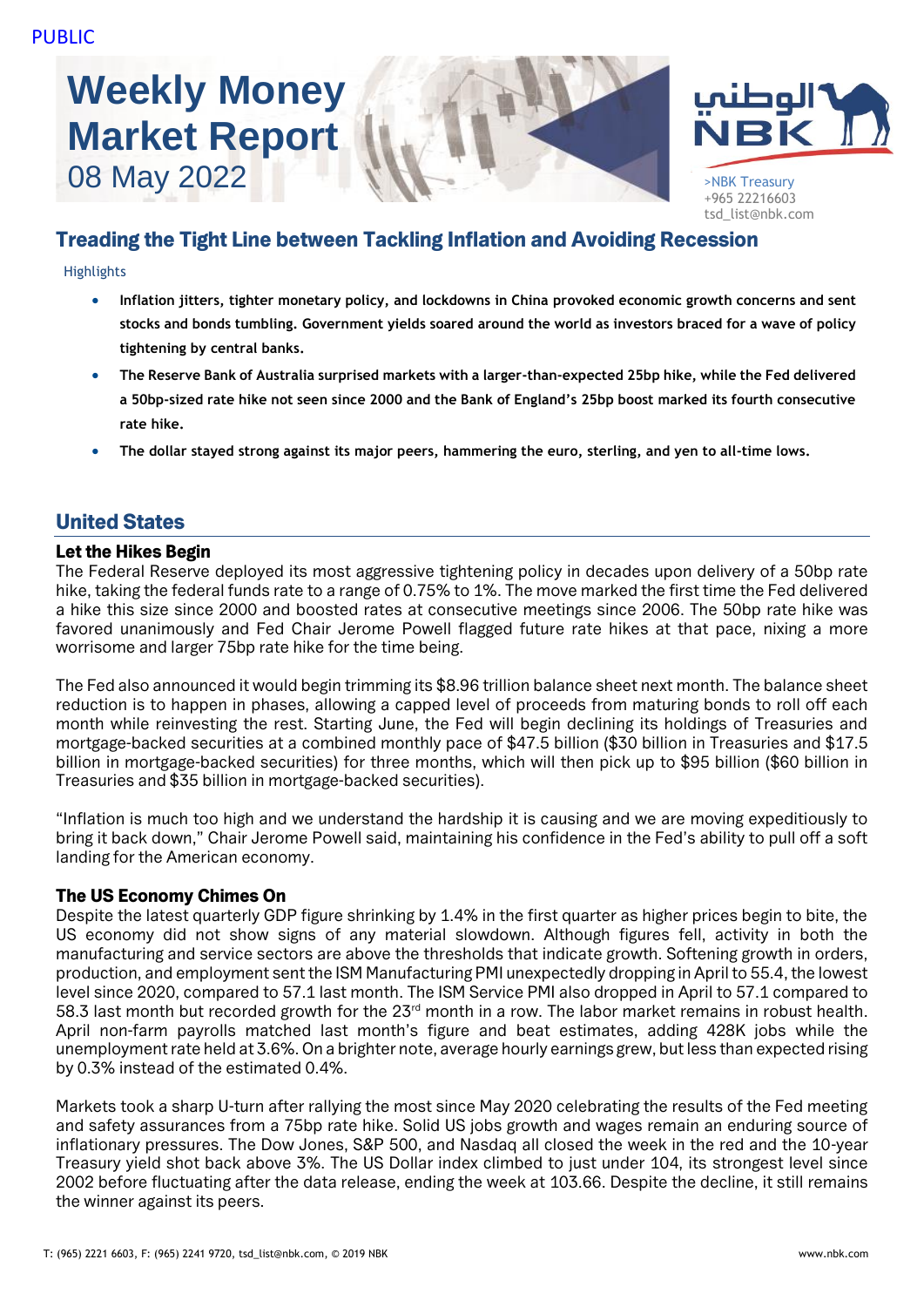

## Europe

#### Operation Stagnation

Europe just narrowly avoided slipping into a recession in its ongoing battle with inflation, war, and supply chain issues conspiring to drag the region's economy down. German GDP grew 0.2% last quarter compared to last quarter's 0.3% decline. However, the outlook of the German's economy darkened in recent weeks as the manufacturing sector suffered from input shortages and record price pressures caused by the war. Factory orders in Germany dropped by 4.7% in March, much higher than the anticipated 1% drop and the previous month's 0.8% drop, reflecting disruptions to global supply chains and the lack of access to the Russian market, a key export destination for German firms. German joblessness in April fell by 13K only, its slowest pace in a year compared to an 18K drop in the previous month, pointing to labor market vulnerabilities as the war in Ukraine and surging inflation weigh on Europe's largest economy. European Union proposals to restrict their reliance on Russian energy supplies will be a headwind on growth this year as alternative sources of energy will take time acquainting with the region's economy.

Inflation in the Eurozone continues to be driven mainly by energy prices, which are 38% higher in April than they were a year ago. Price pressures in the region were unveiled as monthly PPI figures in April rose by 5.3% compared to 1.1% in the previous month, and exceeded expectations of 4.9% increase.

#### Pause for Thought

The European Central Bank's (ECB) monetary policy timeline has been complicated by the spillover from the war in Ukraine. It already signaled it will terminate quantitative easing in the third quarter, after which interest rate hikes will be considered. However, the latest economic data and its go-slow approach that is beginning to contrast its major peers may coerce the ECB to move sooner. Germany's 10-year Bund yields rose above 1% for the first time since 2015, closing the week at 1.13%.

The euro tumbled, demoralized by an increasingly concerning economic outlook and persisting geopolitical complications. After breaking below 1.0500 for the first time since 2016, it collapsed to 1.0483 before closing the week at 1.0555.

## United Kingdom

#### Pessimistic Blues Linger

The Bank of England (BoE) raised rates by 25bps at its May meeting, taking the rate from 0.75% to 1%, a level not seen since 2009. The BoE begun shrinking its balance sheet in February, originally at £875 billion by ending gilt reinvestments, allowing £28 billion to roll off. However, they put off a decision this meeting on actively selling from its currently £847 billion balance sheet until later this year, coming at odds with market expectations.

The overcast on the British economy is the most gloomy yet, with BoE forecasts warning double digit inflation and a prolonged period of stagnation or potentially even a recession. Inflation is set to climb above 10% in October, due to another increase of about 40% in the UK's energy price cap. British households are facing a 1.75% drop in real disposable income this year, the second biggest fall since 1964, even after government support measures to ease the cost of living crisis. This year, pay growth is set to rise 5.75%, sharply higher than the February outlook, before falling in 2023 and 2024. Unemployment is expected to drop this year before climbing to 5.5% by 2025. The economy will continue to stagnate into 2024, growing a feeble 0.25%.

The sterling drowned to a 22-month low even after the rate hike as it struggled to shake off worries on the economic outlook, hitting 1.2277 before closing the week at 1.2341. The trigger was the warning of recession as high inflation hurts real incomes of households and businesses.

## Asia-Pacific

## A Surprise Guest on the Hiking Trek

The Reserve Bank of Australia (RBA) surprised markets after delivering a bigger rate hike than expected this month. The cash rate was pumped by 25bps, taken from 0.15% to 0.35% against an anticipated 15bps hike. In addition, maturing proceeds of its A\$621 billion balance sheet will not be reinvested, in a bid to shrink its balance sheet. The RBA signaled more rate hikes are forthcoming and updated its inflation forecasts. Inflation